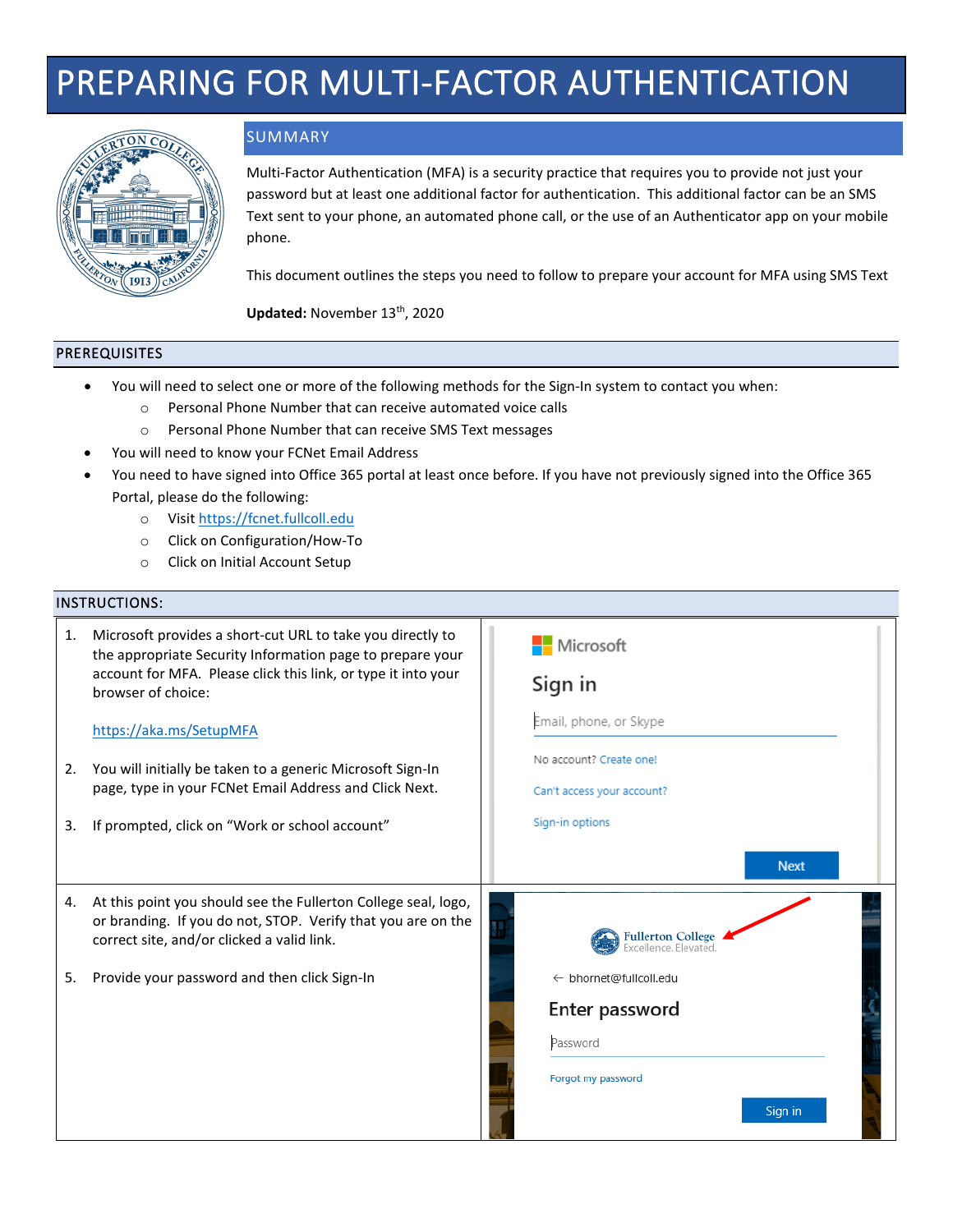| You may be prompted with an option to Stay signed in. To<br>6.<br>improve the security of the system, and to allow you to<br>switch between accounts should you have an account from<br>another institution that also uses Office 365, we<br>recommend you check the box for "Don't show this again"<br>and then click on No.                                                                                                                                                                                                                                                                                                                                                | F <mark>ullerton College</mark><br>Excellence.Elevated.<br>bhornet@fullcoll.edu<br>Stay signed in?<br>Do this to reduce the number of times you are asked<br>to sign in.<br>Don't show this again<br>No<br>Yes                                                                                                                                                                      |
|------------------------------------------------------------------------------------------------------------------------------------------------------------------------------------------------------------------------------------------------------------------------------------------------------------------------------------------------------------------------------------------------------------------------------------------------------------------------------------------------------------------------------------------------------------------------------------------------------------------------------------------------------------------------------|-------------------------------------------------------------------------------------------------------------------------------------------------------------------------------------------------------------------------------------------------------------------------------------------------------------------------------------------------------------------------------------|
| The Security info page for your account will now be<br>7.<br>displayed. If you have a Phone method listed with your<br>personal mobile phone number, and it is selected as your<br>Default sign-in method - congratulations your account is<br>ready for MFA. You do not need to proceed any farther.<br>The Microsoft Authenticator App method is recommended<br>and can be installed by following the instructions at:<br>https://docs.microsoft.com/en-us/azure/active-<br>directory/user-help/security-info-setup-auth-app<br>If you have a personal mobile phone method listed, but it is<br>not configured as your default sign-in method, you may<br>skip to step 15. | <b>My Sign-Ins</b><br>R Overview<br>Security info<br>These are the methods you use to sign into your account or reset your password.<br>$\frac{1}{2}$ Security info<br>Default sign-in method: Phone - text +1 7149362834 Change<br><b>C</b> Organizations<br><b>旦</b> Devices<br>$+$ Add method<br>A Privacy<br>+1 714992700<br><b>S</b> Phone<br>Lost device? Sign out everywhere |
| To add a Phone method, click Add method<br>8.                                                                                                                                                                                                                                                                                                                                                                                                                                                                                                                                                                                                                                | These are the methods yor<br>Default sign-in method:<br>Add method                                                                                                                                                                                                                                                                                                                  |
| From the drop-down menu, select Phone<br>9.                                                                                                                                                                                                                                                                                                                                                                                                                                                                                                                                                                                                                                  |                                                                                                                                                                                                                                                                                                                                                                                     |
| 10. Click Confirm                                                                                                                                                                                                                                                                                                                                                                                                                                                                                                                                                                                                                                                            | Choose a different method<br>Which method would you like to use?<br>Phone<br>Cancel<br><b>Confirm</b>                                                                                                                                                                                                                                                                               |